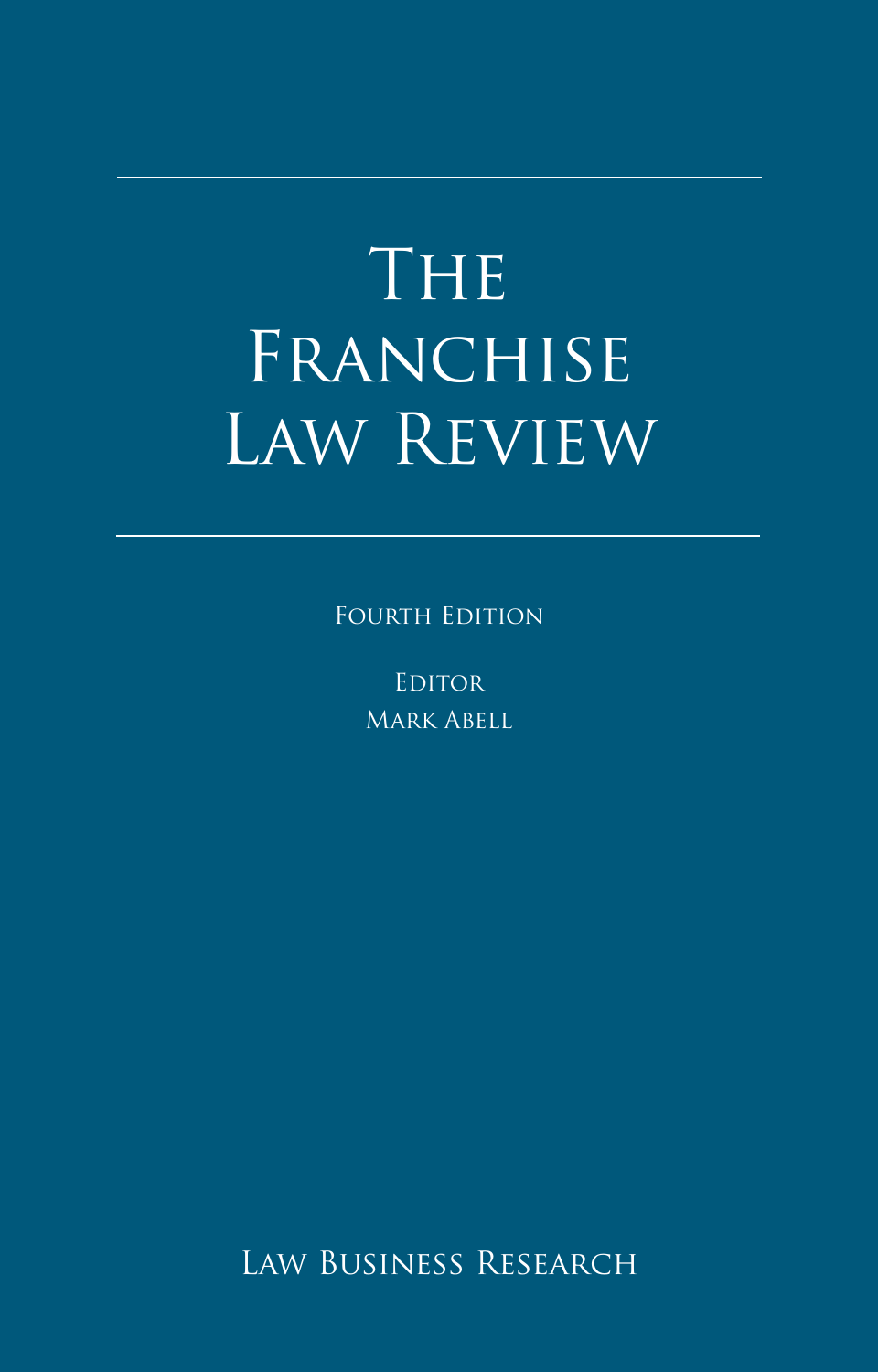### **Chapter 34**

## KAZAKHSTAN

*Nick Green and Saule Akhmetova*<sup>1</sup>

#### **I INTRODUCTION**

Franchising has been used as a route to the Kazakhstan market by overseas businesses since the 1990s when brands such as Coca-Cola, Adidas and InterContinental appeared on the market.2 Over the past few years the country's strong economic growth, rising household incomes and the government's ambitious diversification plan<sup>3</sup> have prompted other foreign franchisors to turn their sights to the country, which is quickly becoming a leading market in Central Asia. International brands such as Zara, Pizza Hut, Debenhams, Mothercare, Mango, Regus, Gap, Next, Burberry, Cinnabon and KFC are currently represented in the market, and major player Alhokair Fashion Retail recently increased its investment in Kazakhstan with the opening of two new New Look stores and further Accessorize, F&F and Blanco outlets. It is estimated that the number of foreign brands franchising in Kazakhstan will reach 550 by 2022.<sup>4</sup>

Franchising is used as a business system by foreign and domestic brands in nearly every industry that contains small and medium-sized businesses, but as in other Central Asia markets it is most common in the fast-food and casual dining, retail and leisure, and services

2 Beknur Kisikov, 'In 2014 one expects demand on Restaurant franchise', MinTax (1 January 2014). Accessible at:

<sup>1</sup> Nick Green is an associate at Bird & Bird LLP and Saule Akhmetova is a partner at GRATA Law Firm LLP.

http://mintax.kz/eng/files/v-2014-godu-budet-spros-na-restorannye-franshizy.html.

<sup>3</sup> Central Intelligence Agency, 'The World Factbook: Kazakhstan'. Accessible at: https://www.cia.gov/library/publications/the-world-factbook/geos/kz.html.

<sup>4</sup> Raissa Kaziyeva, 'Franchise Expectations: Case of Kazakhstan', CBU, International Conference Proceedings 2014: Innovation, Technology Transfer and Education (3–5 February 2015).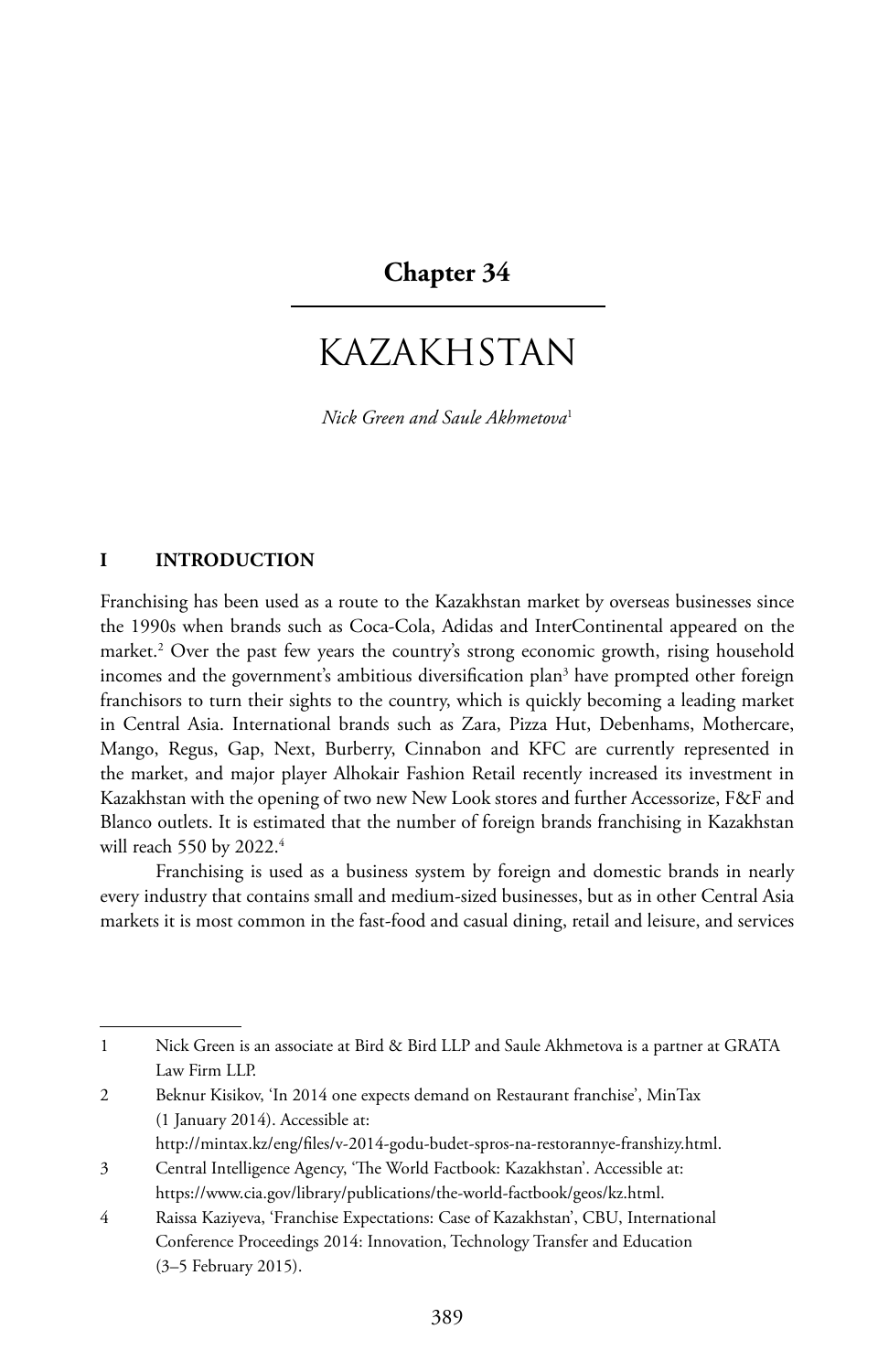sectors. Many foreign franchisors prefer to work on the basis of subfranchising agreements with master franchisees in other countries rather than contracting directly with Kazakhstani partners, although the number of direct franchises is growing.

There is a range of agencies and associations with an interest in promoting franchising and foreign business in Kazakhstan. The Kazakhstan Franchise Association was created with the support of the US Agency for International Development as a non-governmental industry group to promote franchising by offering a variety of services, including consultation, information, matchmaking programmes and other educational events, $^{\mathrm{5}}$  although associations such as the Eurasian Franchise Association and Central Asian Franchising and Licensing Agency have also previously taken on similar roles. The Franchise Union of Kazakhstan also provides education and referral services and general advice on franchise arrangements and practices.

The Entrepreneurship Development Fund JSC (EDF) was established by the Kazakhstan government in 2001 with the objective of supporting and promoting small businesses in Kazakhstan, providing financial and non-financial support to small to medium-sized enterprises. The EDF also works alongside the state to improve financial resource management and the allocation of funding to small businesses.<sup>6</sup>

#### **II MARKET ENTRY**

Franchising in Kazakhstan is regulated by specific franchise legislation and general commercial law that varies between sectors and according to the structure of the commercial relationship.

One of the most important steps for franchisors contemplating entering the Kazakhstan market to take is protecting their intellectual property – in particular any trademarks or know-how that will be licensed to and used by a local franchisee. Kazakhstan's intellectual regime is relatively sophisticated, recognising that exclusivity arises in relation to a variety of types of intellectual property. Kazakhstan is a member of many of the major international organisations – including the Singapore Treaty of the Law of Trademarks, the Trademark Law Treaty, the Berne Convention and the Madrid Agreement Concerning the International Registration of Marks<sup>7</sup> – and trademarks, service marks, utility models and other industrial designs are generally capable of being registered.

In most areas of business, Kazakhstan law does not require any approvals and does not contain any restrictions on franchisors entering the local market. In fact, the law provides for the support and promotion of franchising in the country. Kazakh legislation is not burdened with details and nuanced obligations, nor does it provide detailed restrictions governing the

6 DAMU Entrepreneurship Development Fund JSC, 'Development Strategy for 2014–2023' (2014). Accessible at:

www.fund-damu.kz/content/files/FundDamuStrategy2014\_2023EngFinal.pdf.

7 IP-Coster, 'Intellectual property protection system in Kazakhstan' (April, 2015). Accessible at: https://www.ip-coster.com/IPGuides/c/intellectual-property-kazakhstan.

<sup>5</sup> Andrei Chursov, 'New Legislation Improves Franchising Opportunities in Kazakhstan' Business Information Service for the Newly Independent States. Accessible at: www.ad-mkt-review.com/public\_html/govdocs/bis/wmfs/wmfs02111.html.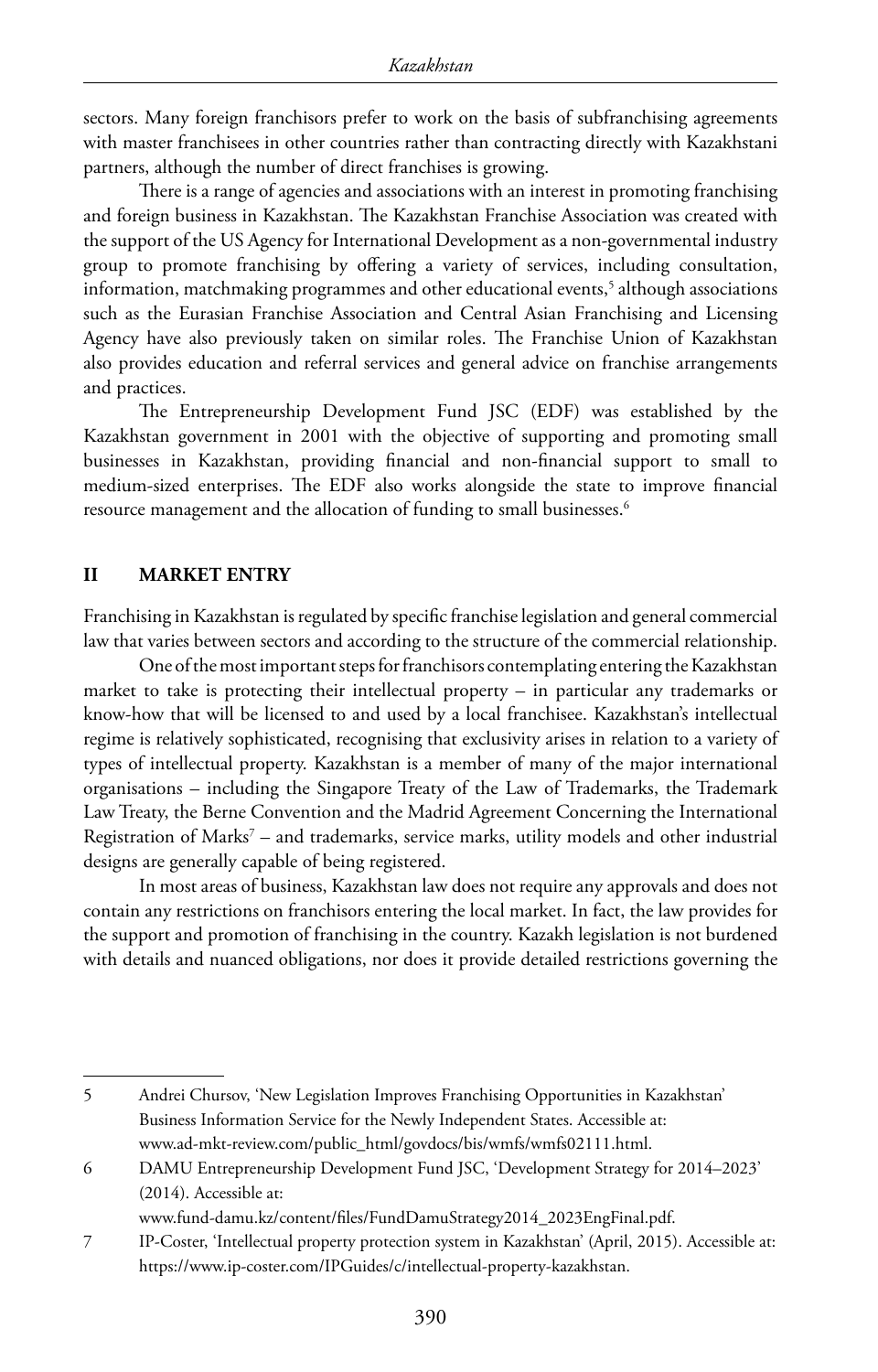relationship between the parties to a franchise agreement. In this regard, there are no specific restrictions or limitations on a foreign entity granting a master franchise or development rights to a local entity.

In most cases, the law does not impose restrictions on foreign franchisors owning equity in a local business or owning real property. Certain restrictions, however, can be specified in respect of owning equity, where the business is associated with areas of strategic importance for the state, such as telecommunications, and other issues relating to national security and public safety. In addition, there are some restrictions on ownership of real estate in Kazakhstan by foreign nationals and entities.

Franchisors should also keep in mind the geographical issues involved in entering the Kazakhstan market. Kazakhstan is a large country but has a very low population density with less than six people per square kilometre.<sup>8</sup> Almaty and the capital, Astana, are the largest cities by population but account for a very small fraction of the country's total population. Franchisors should therefore undertake careful due diligence on the geographic reach of any potential local partner, and consider how best to treat any potential exclusive arrangement.

Payments made between Kazakhstan residents (whether entities or individuals) must be made in the local currency, Kazakh tenge. Under the Law on Currency Regulation and Control No. 57-III dated 13 June 2005, payments made between residents and non-residents may generally be in any currency, although certain transactions must be notified to or registered with the National Bank of the Republic of Kazakhstan (the Bank). A franchise agreement falls under currency regulation as an import (or export) of goods (or works or services) operation. Depending on the terms and payment obligations of the parties under a franchising agreement (e.g., an obligation on a resident to pay more than US\$500,000, or on a non-resident to pay more than US\$100,000), the agreement may need to be registered with or notified to the Bank, in accordance with the relevant regime.

#### **III INTELLECTUAL PROPERTY**

Recently Kazakhstan has been taking significant steps to attract foreign investment into the country, including through changes to its intellectual property-specific legislation. For example, in April 2015 the law was amended to reduce the amount of time it takes to register a trademark, and to simplify the procedure for transferring trademark rights (among other measures). To date, the government has developed a draft law to introduce amendments to some legislative acts on intellectual property (the Draft Law). The principal agency involved in regulating intellectual property matters is the Department for Intellectual Property Rights (DIPR) of the Ministry of Justice of the Republic of Kazakhstan. Under the Draft Law, the principal agency in the area of intellectual property rights will be the expert panel, the functions of which are currently performed by the Republican State Enterprise 'National Institute of Intellectual Property', which reports to the DIPR.

8 The World Bank Group, Data: Population density. Accessible at: http://data.worldbank.org/indicator/EN.POP.DNST.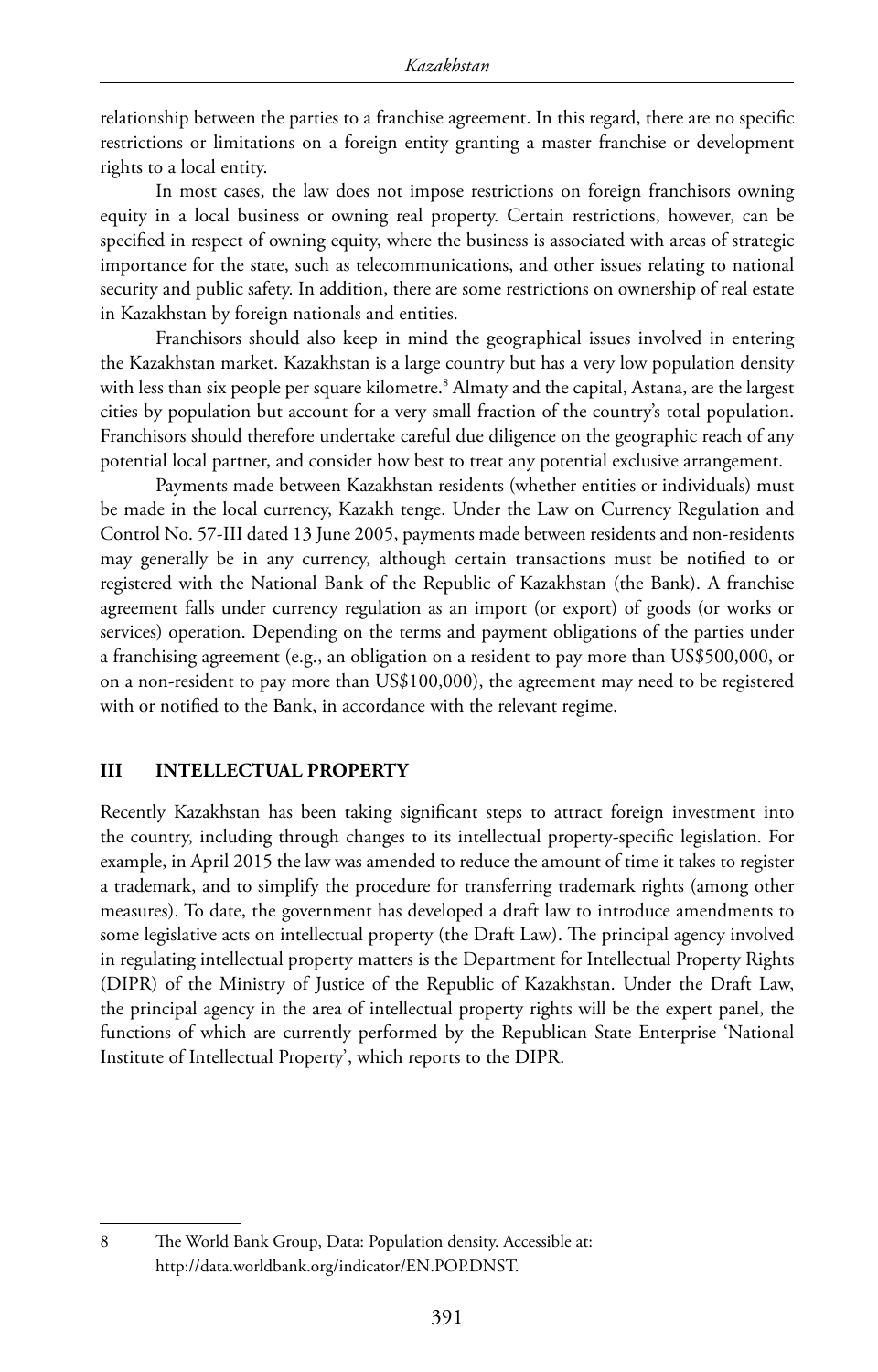#### **i Intellectual property searches**

Preliminary searches should be made to establish whether there are any similar or identical marks already on the register. Kazakhstan is a 'first to file' and not a 'first to use' jurisdiction, so it is important to register intellectual property rights as soon as possible, to protect them.

#### **ii Intellectual property protection**

Patents must be registered with the DIPR to be protected. Patent protection is given to an invention if it is new, involves an inventive step and is industrially applicable. Patent protection can be granted for inventions, utility models, industrial designs and selection achievements. The duration of protection varies for each protected item.

As of 1 January 2015, a party can choose to apply for a national patent or a Eurasian Patent – a unitary patent that, if registered in one of the eight contracting states (Armenia, Azerbaijan, Belarus, Kazakhstan, Kyrgyzstan, Russia, Tajikistan and Turkmenistan), is valid upon grant in each of those jurisdictions (provided that corresponding annual fees are paid for the selected countries after the issuance of the patent).

Trademarks should also be registered with the DIPR although they may also be protected without national registration under international treaties to which Kazakhstan is a party. Trademark and service mark registration is granted for 10 years, renewable every 10 years.

Applications for registration of patents or trademarks should be filed with the National Institute of Intellectual Property of the DIPR, which will prepare an expert opinion. The DIPR will then decide, on the basis of the expert opinion, whether the intellectual property application meets the relevant criteria. Assignments and licences for patents and trademarks must be registered with the DIPR to be valid.

Copyright items are protected by virtue of their creation without registration or other formalities (although it is advisable to register them with the DIPR where possible). The DIPR will not examine the materials or verify the information in a copyright application. Copyright applies during an author's lifetime plus 70 years. An author is free to assign his or her copyrighted work.

Confidential know-how and trade secrets are protected provided that the information: (1) has an actual or potential commercial value by virtue of its being unknown to third parties; and (2) cannot be freely accessed on a legal basis. It is also necessary for the holder of such information to take measures to protect its confidentiality.

#### **iii Enforcement**

While Kazakhstan is a signatory to most major international agreements and conventions on intellectual property, enforcement of the law is not always strong. A number of state authorities protect and enforce intellectual property rights, including customs. Owners of certain intellectual property rights (e.g., trademarks) can ask the customs authorities to add their trademark to the customs register of intellectual property rights. Following such a registration, the customs authorities can suspend the import of any objects bearing that trademark for 10 business days. They will also alert the rights holder of the importation so that the rights holder may challenge the import or request interim relief.

The legislation of Kazakhstan provides for civil, administrative and criminal forms of protection of intellectual property rights.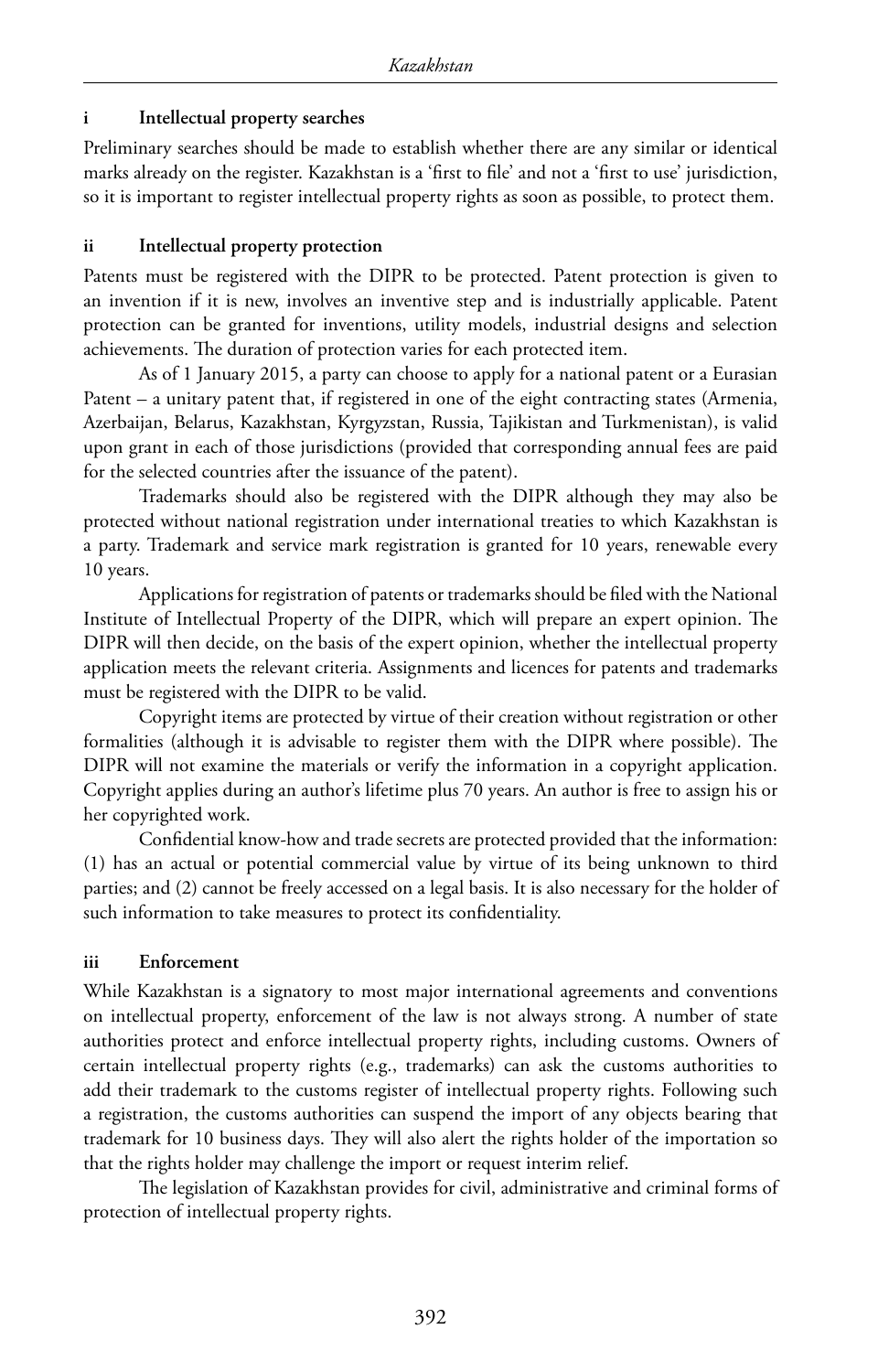#### *Civil protection*

Civil remedies – including damages and injunctive relief – can be claimed through court proceedings for infringement of intellectual property rights. The damages calculation process is subject to the usual civil remedies limitations. Both direct losses and loss of profits can be claimed, although the process of proving loss of profits in court is fairly complicated. Pursuant to the Draft Law, instead of damage recovery a right holder may make a claim for the infringer to pay compensation of a sum ranging from 500 to 10,000 monthly calculation indexes as ruled by the court, depending on the nature of the infringement, or up to twice the value of the goods unlawfully bearing the trademark.

#### *Administrative protection*

Alternatively, infringement can constitute an administrative offence. Such offences can be pursued via an application from the rights holder to the relevant authority. The primary administrative sanction is a fine calculated in accordance with the size of the infringing entity.

From 1 January 2015, administrative proceedings may also be initiated by the state revenue authorities for infringement of intellectual property rights.<sup>9</sup> Previously, only the judiciary and financial police authorities had the right to initiate administrative cases.

#### *Criminal protection*

Infringement of intellectual property rights can constitute a criminal offence in some circumstances, the consequences of which can be severe. For example, criminal liability for illegal use of a trademark can result in either a fine or correctional labour, or a sentence of community service, or arrest.

The elements that need to be established to constitute an administrative or criminal offence are similar. Whether a particular act will qualify as a crime is dependent on the scale of the damage and whether an administrative sanction was imposed in the previous year.

#### **IV FRANCHISE LAW**

#### **i Legislation**

There are two keys areas of legislation that franchisors need to be aware of when entering the Kazakhstan market. The Law of the Republic of Kazakhstan No. 330-II on Complex Entrepreneurial Licence (Franchise) (the Franchise Law) was passed in 2002, and is a law specifically regulating franchises in Kazakhstan. The legislation defines a franchise (a 'complex entrepreneurial licence') as 'entrepreneurial activity, in which a holder of the complex of exclusive rights provides it into use on a paying basis to another individual or entity'. The legislation also sets out the general rights and obligations of a franchisor and franchisee, in particular in relation to the requirement for the franchisor to provide to the franchisee a set of exclusive rights (such as know-how, trademarks, service marks, etc.) for the franchisee to utilise in its entrepreneurial endeavours.

9 Resolution of the Government of the Republic of Kazakhstan, dated 14 August 2014, No. 933.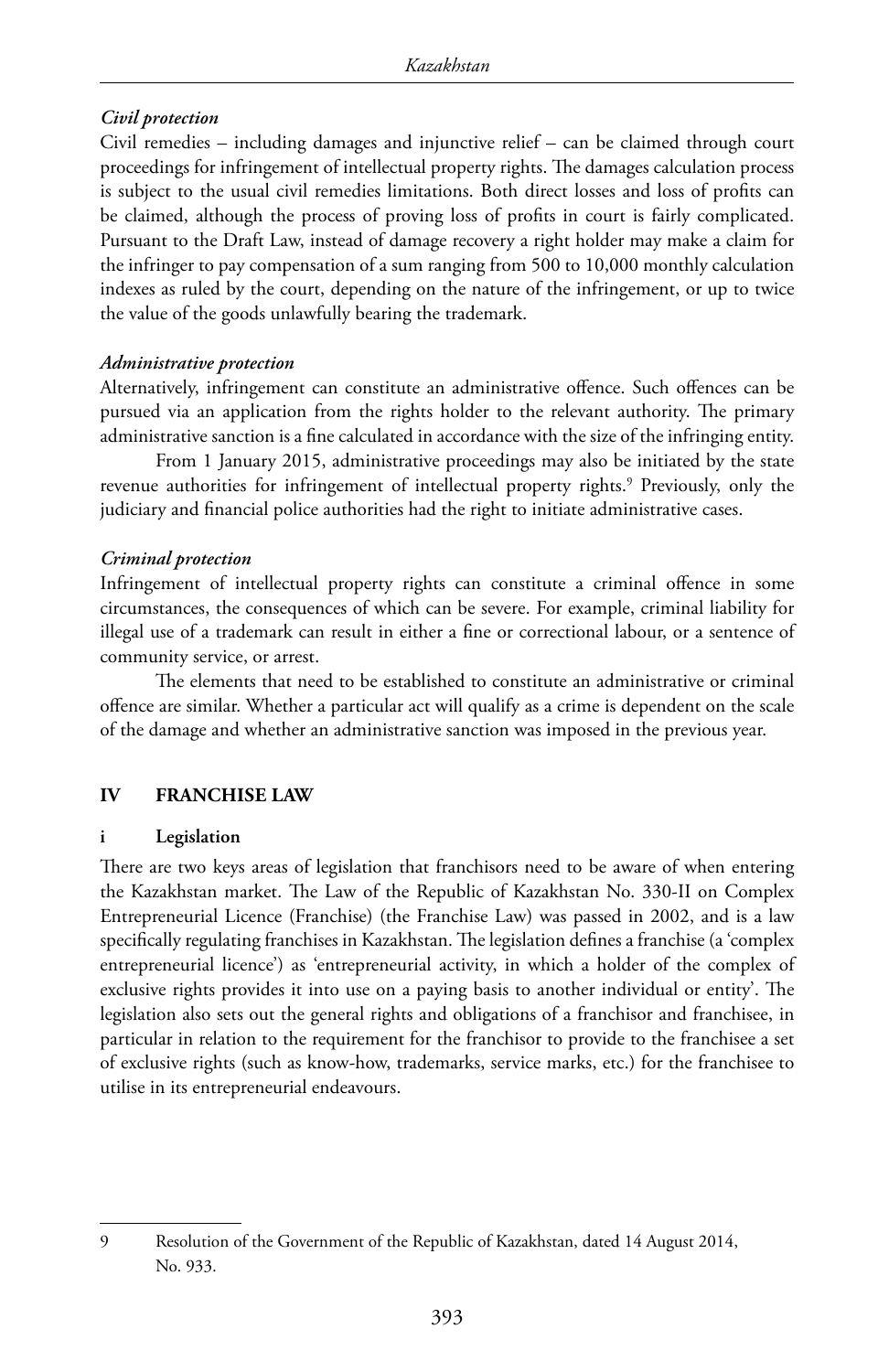The Civil Code of the Republic of Kazakhstan also sets out general principles of contract law that apply to every commercial agreement, and the Civil Code (Special Part) No. 409-I dated 1 July 1999 requires certain businesses to obtain a business licence before commencing operations.

#### **ii Disclosure**

There is a pre-contractual disclosure requirement under the Franchise Law, which is specific and unusual. Under the Franchise Law, a franchisor must provide the franchisee with details of the bundle of exclusive rights being granted to the franchisee, and must inform the potential franchisee of the confidential nature of this information. This provision of the Law, however, can be interpreted by courts both as a franchisor's right and as a franchisor's obligation, as the case may be. The Franchise Law does not prescribe how much information has to be provided, however, nor how much detail has to be given or what format the information is to be provided in. Best practice, therefore, is to provide as much information as the franchisor considers sufficient to allow the prospective franchisee to make an informed decision on the viability of the franchised business. Franchisors contemplating master franchise arrangements should also be aware that master franchisees will need to provide similar information to their subfranchisees.

The absence of a comprehensive pre-contractual disclosure requirement does not give franchisors a 'free pass' with regards to pre-contractual sales and recruitment activity, however. Franchisors may be held liable for losses suffered by a franchisee as a result of fraud or wilful misrepresentation by the franchisor. The franchise agreement may also be held invalid if the franchisee can demonstrate it entered into the arrangement either based on an error material to the transaction, or as a result of fraud. A consequence of invalidity of the agreement may, at the court's discretion, be that the parties are obliged to return to the other all benefits received during the relationship, or financially compensate the other party where such a return is not possible. Damages may also be awarded in addition.

#### **iii Registration**

The Franchise Law detailed above requires any franchise agreement that contains a trademark licence (for trademarks having a Kazakhstani registration certificate) to be registered with the DIPR. The Draft Law also provides for obligatory registration of franchise agreements relating to trademarks having international registration. To register the agreement, the relevant marks themselves must first be registered with the DIPR. The franchise agreement should be submitted for registration no later than six months after it is signed by both parties. Failure to register the agreement may result in it being deemed unenforceable and, in addition, a franchisee might be restricted from making royalty payments to an overseas franchisor as the agreement may need to be provided to the bank as evidence for the transfer of funds. The parties may also be prevented from claiming tax relief under applicable double tax treaties for similar reasons.

Until recently, the registration process required that the full franchise agreement had to be submitted to the DIPR. On 20 April 2015 new legislation came into effect<sup>10</sup> that made a number of important amendments to the IP regulatory regime in Kazakhstan. One of the

<sup>10</sup> The Law on Amendment to Some Legislative Acts of the Republic of Kazakhstan on the Issues of Legal Regulation in the Area of Intellectual Property.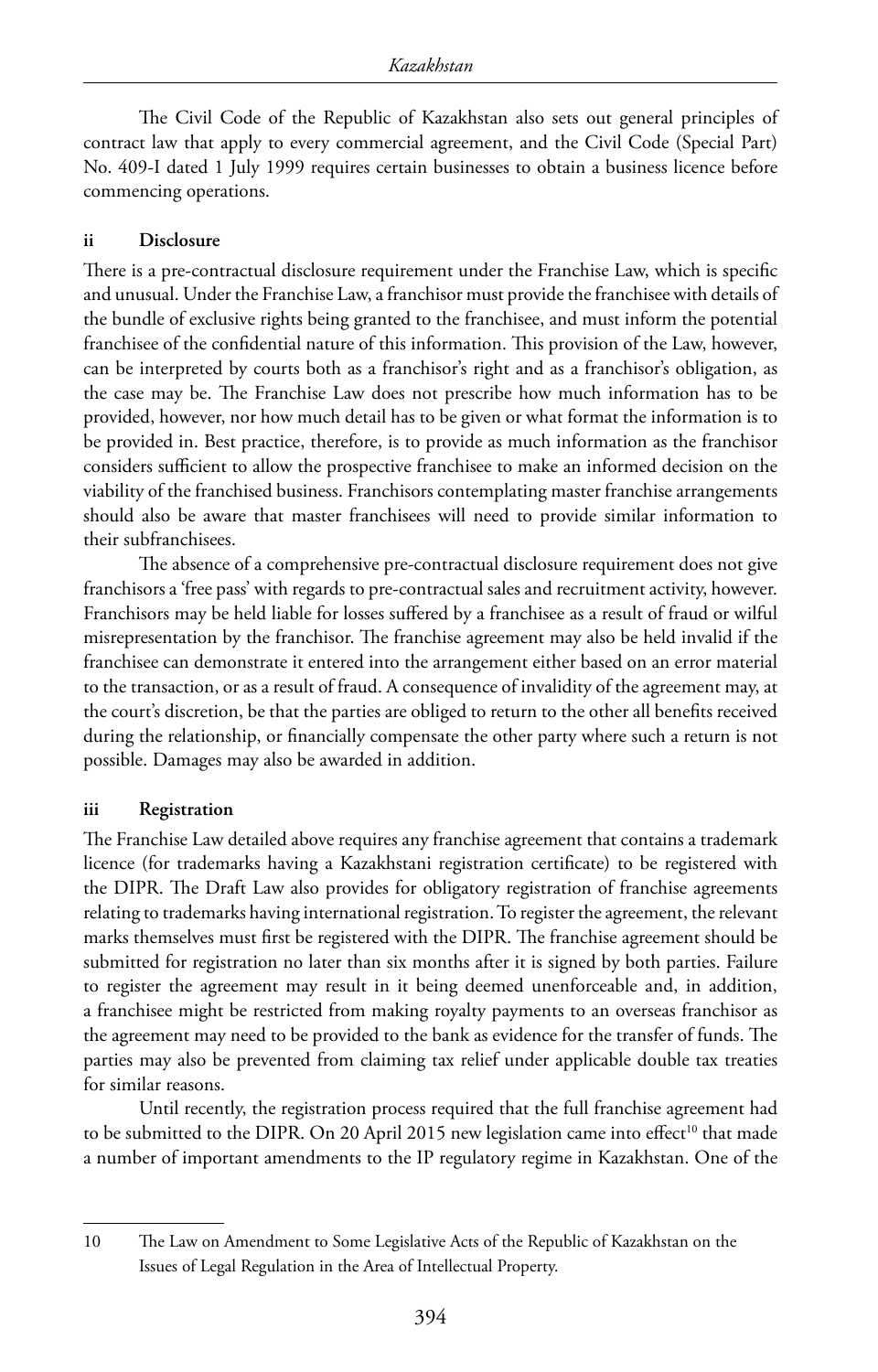most significant amendments is the harmonisation of the country's IP legislation with the provisions of the Singapore Treaty on the Law of Trademarks 2006 (the Treaty), meaning that if one of the parties to the franchise agreement is based in a contracting member country of the Treaty, only a summary of the main terms of the agreement need be registered rather than the full agreement. As the law has only recently been passed, the said procedure is not yet widely used by the DIPR. The Draft Law does, however, now describe in detail the requirements of the simplified registration procedure for franchise and licence agreements, having removed the requirement to provide the full text of an agreement and reduced the list of documents filed for registration. This modernisation will simplify the process for all foreign and local franchisors and reduce the amount of commercially sensitive information required to be provided for the register.

Franchisors should note that the Law of the Republic of Kazakhstan dated 11 July 1997, No. 151-I on Languages in Kazakhstan requires that all agreements are written in the Kazakh language and a language acceptable to the parties (usually English). For the purposes of registration, the agreement, or a notarised translation, must be provided in Kazakh. The Draft Law will allow registration documents to be submitted with a Russian or an English translation.

#### **iv Mandatory clauses**

Franchisors and franchisees are generally free to determine the terms of the agreement between them in accordance with the principle of freedom to contract. This includes the ability for the parties to elect that the agreement is governed by a foreign law and subject to a foreign jurisdiction.

There are some restrictions, however, on this general freedom. One key area often found to be of concern to foreign franchisors is the limitation on the scope of the franchisee's indemnity to the franchisor for liability to third parties. This is a common clause in many international franchise agreements, but under Kazakhstani law non-contractual liability to third parties falls on the person responsible for the action causing the third party's loss, which may be the franchisor or franchisee.

Another key area is in relation to provisions in the agreement dealing with intellectual property. As mentioned above, a franchisor may only license a trademark to a franchisee if the trademark itself is registered in Kazakhstan and the period of protection for such a trademark will determine the term of the agreement. The franchise agreement should also clearly define what intellectual property rights are being transferred or licensed, the scope of any exclusive territory, the specific purposes for which the rights may be used and when the grant of the rights will expire. The franchisor should also be sure to include audit and inspection rights in respect of goods and services provided by the franchisee and any premises from which the franchisee operates to ensure they are adequate and comply with brand standards.

#### **V TAX**

Kazakhstan's tax regime is set out in the Code No. 99-IV of the Republic of Kazakhstan on Taxes and Other Obligatory Payments to the State Budget dated 10 December 2008 (the Tax Code), which was rewritten in 2009. It provides for a relatively simple framework based on self-assessment with inspections and audits. Franchisors should note, however, that the penalties for non-compliance (such as improper declaration or non-payment) are high – even if unintentional – and that keeping proper documentation to evidence proper reporting and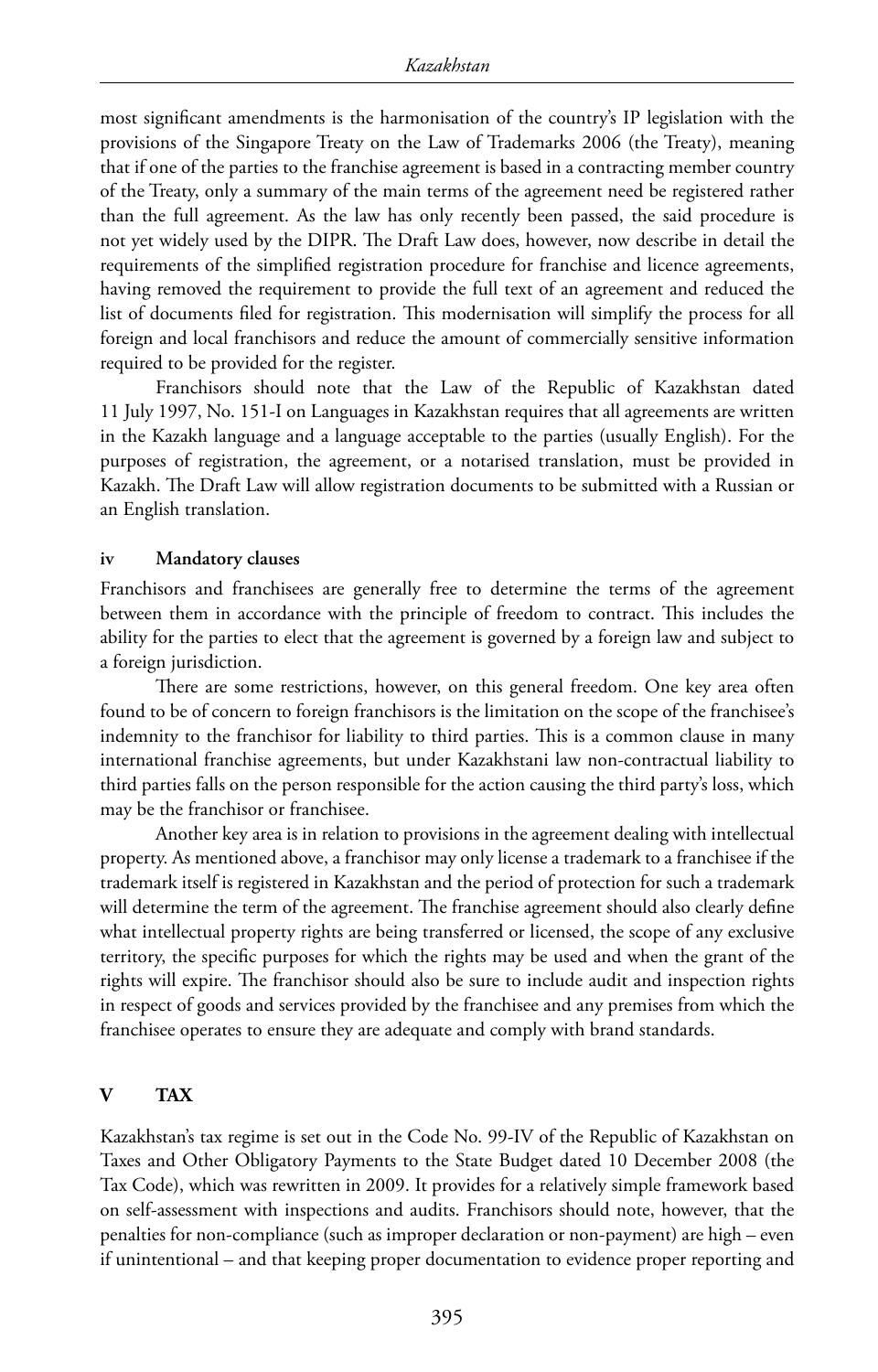payment is critical. A difficulty both residents and non-residents often encounter is the lack of coherence between the Tax Code and widely accepted international taxation principles (on which many of the double taxation treaties Kazakhstan is party to are based). This ambiguity can lead to an inconsistent approach both by parties to an agreement and by the relevant tax authorities across the country, causing uncertainty.

Often of most importance to foreign franchisors is the application of withholding tax to payments made by a resident to a non-resident legal entity. In Kazakhstan the withholding tax rate depends on the type of payment in question, although the rules on what rate applies to the different type of source income paid to non-residents are complex and at times inconsistent. Non-residents' business income is generally subject to a 20 per cent withholding tax. This includes (among other things) income from the sale of goods or services or generally for the performance of work in Kazakhstan, income from management, consultancy, legal and audit services performed outside Kazakhstan, and capital gains from a sale of shares or interest in a Kazakhstan registered entity. Royalties<sup>11</sup> (traditionally the main fee type to be earned by a franchisor), however, are subject to a 15 per cent withholding tax, as are dividends, capital gains and interest. If a franchisor is to provide a level of management or consultancy, or supply goods or services, the franchise agreement should be clear on the anticipated rates applicable to the different fees due, or – for tax efficiency and administrative ease – separate the arrangement into individual agreements.

Franchisors should also be aware that different rules apply to non-residents depending on where the non-resident is tax registered. Any payments being made to a resident of a recognised tax-haven jurisdiction are subject to a 20 per cent withholding tax rate. The List of Tax Haven Jurisdictions approved by Decree of the Government the Republic of Kazakhstan No. 1318 dated 31 December 2008 sets out those jurisdictions that are considered to be tax havens, and the list is updated annually by the central tax authorities. As of 1 January 2015, Kazakhstan had concluded and ratified 46 double taxation treaties (DTTs) – with another five currently pending – which typically reduce the applicable withholding tax rate on dividends, interest and royalties. Most royalty rates are reduced to 10 per cent–15 per cent, provided the conditions in the relevant treaty are met. These conditions are largely administrative requirements set out in the Tax Code, and include ensuring the franchisee has been provided with a tax resident certificate confirming that the franchisor is a tax resident in a DTT country before the end of the year in which the relevant income was paid. The tax certificate must include the franchisor's full and accurate name and address, state the period in which the franchisor was a tax resident, be signed by an authorised employee of the franchisor and the signature and company seal must be notarised and apostilled. The practice shows that the most tax-efficient franchising structure is one implemented through countries that have effective double tax treaties with Kazakhstan, such as the Netherlands, Luxembourg and the UAE. Such a structure will allow reduced withholding tax rates to be paid on royalty payments.

In addition, franchisors working in the education sector should note that royalty payments made by a resident franchisee that is recognised as an autonomous educational organisation are exempt from withholding tax in Kazakhstan. An 'autonomous educational organisation' means a non-commercial organisation established by the decision of the Parliament of Kazakhstan and engaged in educational, healthcare or scientific activity.

<sup>11</sup> Defined by the Tax Code as a payment for the use of trademarks, patents, copyright, software, designs, models, know-how and other similar rights.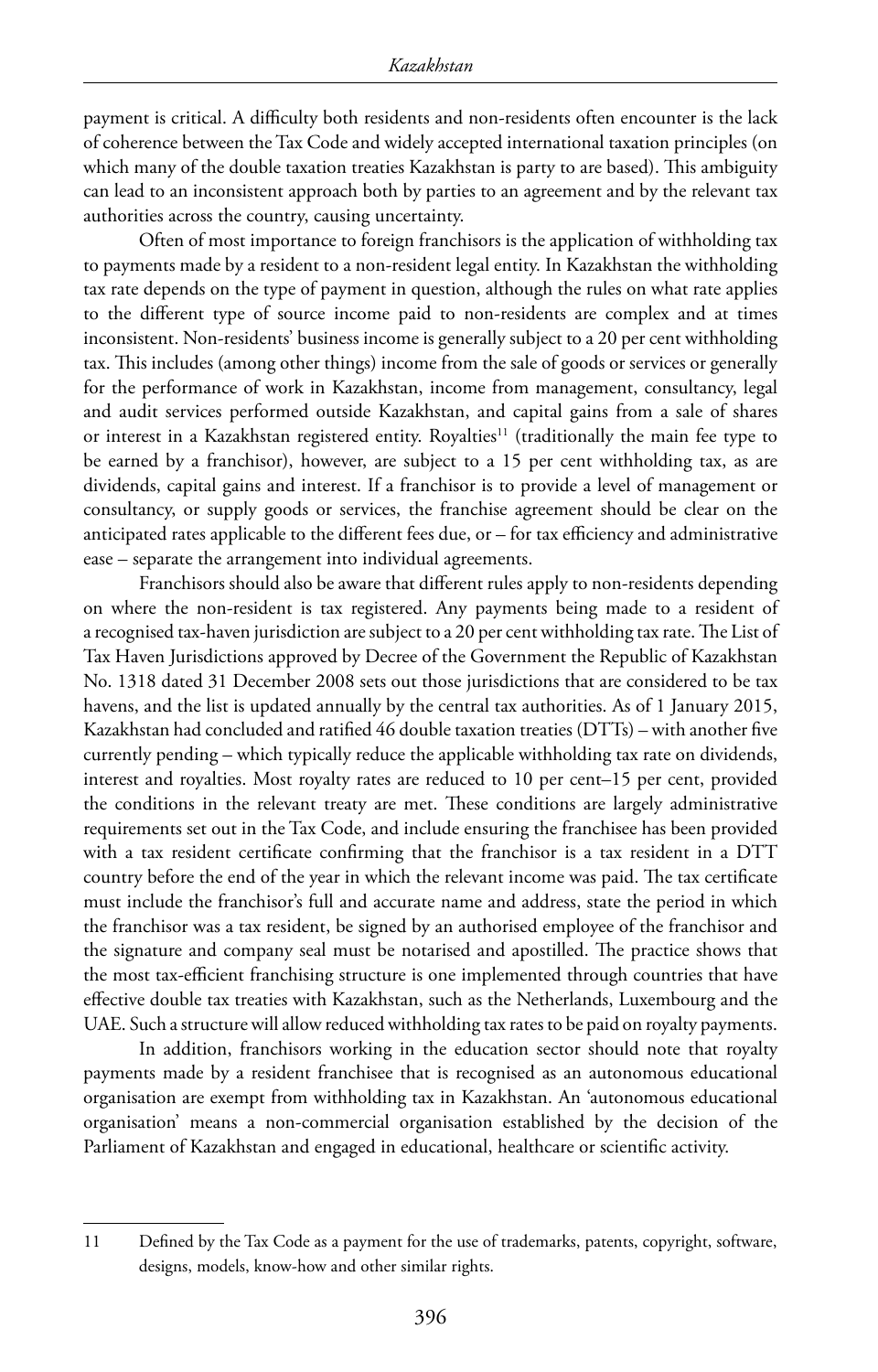Royalty payments for the use or right to use trademarks, patents, know-how, technologies or other similar types of right are also subject to the reverse-charge value added tax (VAT) at a rate of 12 per cent. Under the Kazakh tax law, services are subject to VAT if they are deemed to be supplied in the territory of Kazakhstan under the 'place-of-supply' rules and if such services are supplied by a taxpayer registered as a VAT payer. Under the place-of-supply rules, services on transfer of right to use trademarks, patents, know-how, technologies or other similar types of right are deemed to be rendered at a location of the acquirer's business (i.e., the Kazakh franchisee) and, consequently, constitute a VAT-able operation in Kazakhstan. As a result, the Kazakh franchisee will be required to self-assess and pay VAT in Kazakhstan at a rate of 12 per cent on the amount of royalties payable to the non-resident franchisor under the franchise agreement. Subject to certain conditions, the amount of the reverse-charge VAT can be offset.

The franchisee is the party responsible for retaining and paying withholding tax (acting as a 'tax agent' for the franchisor), and must pay in accordance with the strict time frames established under the Tax Code. The franchisee must also be provided with confirmation from the franchisor of its tax residency status.

#### **VI IMPACT OF GENERAL LAW**

#### **i General**

The Civil Code contains a general requirement for citizens and entities to abide by the moral principles of Kazakhstan society and act in good faith, reasonably and fairly when exercising their rights. These requirements cannot be contracted out of or excluded in an agreement, even if subject to a governing law that is not Kazakhstani law. There is no objective test for these terms, however, so in each case their meaning will depend on the circumstances and the interpretation of the courts.

#### **ii Agency distributor model**

Provided the franchise agreement is clearly and expressly stated to be a franchise agreement, and is carried out by the parties as a franchise arrangement, then it should not risk being interpreted as a commercial agency agreement. In practice, franchisors – particularly those supplying goods – should be careful when imposing minimum purchase requirements on franchisees and should ensure that franchisees act at all times on their own behalf and at their own financial risk.

#### **iii Employment**

Kazakhstani employment law is prescriptive and enforces a Labour Code, which sets out certain minimum requirements that an employment contract must contain. It is rare for a franchisee to be classified as an employee, so in most instances this will not be an issue, but franchisors should take care to structure the documentation so that the relationship of the parties is not in any doubt.

#### **iv Consumer protection**

Franchisees do not fall under the definition of 'consumers' under Kazakhstani consumer law as they purchase goods and services for the purposes of business rather than for their own personal needs. Accordingly, consumer legislation does not apply to franchise arrangements.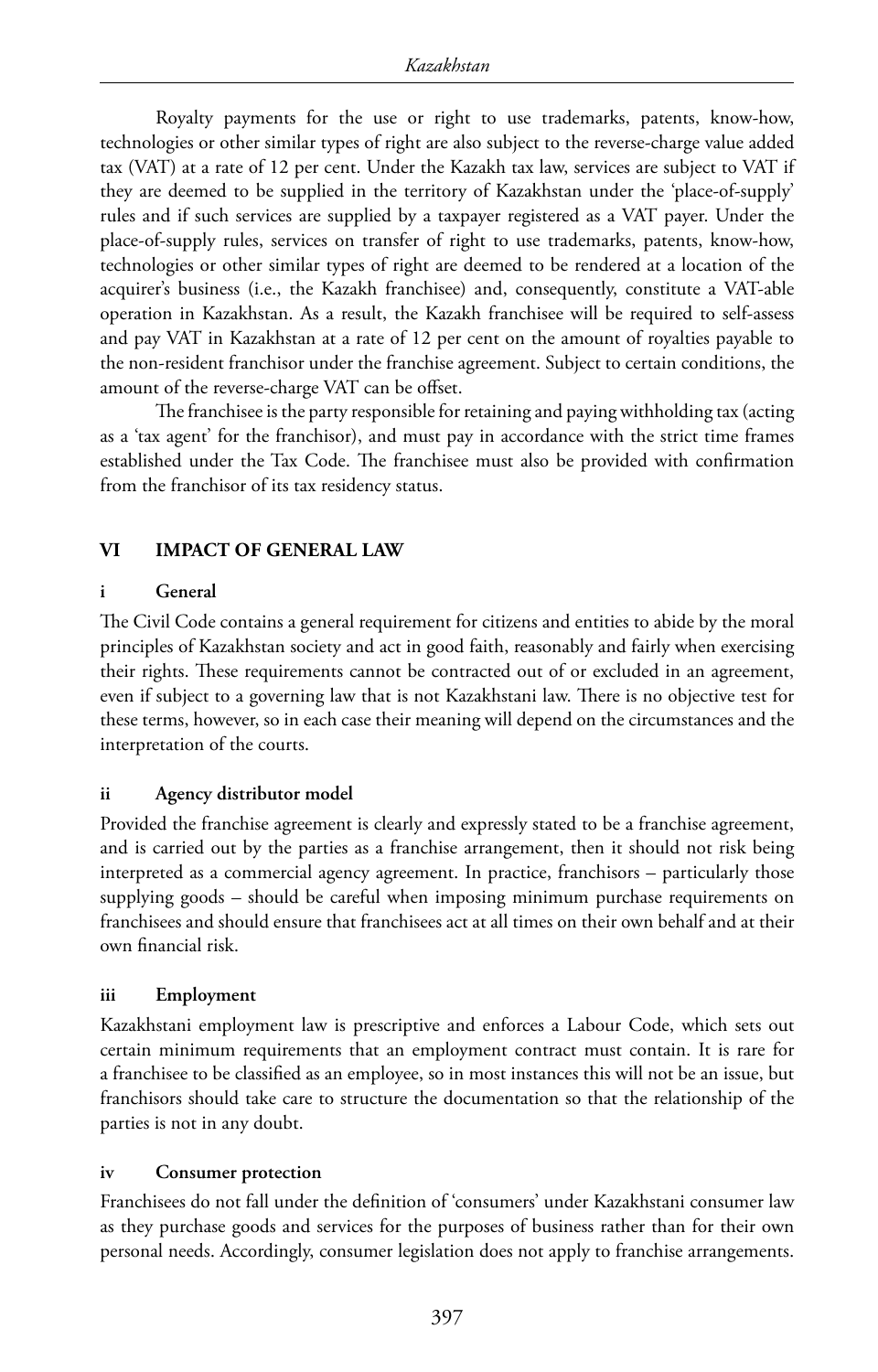For additional protection franchisors may consider only entering into franchise agreements with franchisees that are legal entities (rather than individuals) to confirm that it is a business-to-business relationship. However, bear in mind that a consumer has the right to proper quality of goods and services, including when buying them from a franchisee. Furthermore, the Civil Code provides for a subsidiary liability of the franchisor for consumer claims against a franchisee in respect of the quality of goods and services provided.

#### **v Competition law**

Kazakhstan's competition law is primarily set out in the Entrepreneurial Code of the Republic of Kazakhstan dated 29 October 2015, No. 375-V (the Entrepreneurial Code). The Entrepreneurial Code expressly prohibits anticompetitive practices, abuses of dominance and monopolistic activity. The Entrepreneurial Code does, however, generally permit vertical agreements – including franchise agreements – and the Civil Code provides certain restrictive conditions that may be included in a franchise agreement even though they are considered in other circumstances to be anticompetitive. This includes the ability for the parties to agree that the franchisee has the exclusive rights to the franchised business in a particular territory to the exclusion of both third parties and the franchisor, and in-term and post-term non-compete restrictions on the franchisee. Resale price maintenance is prohibited in all agreements, however, as are exclusivity arrangements that seek to carve up a market based on specific categories or types of customer.

#### **vi Termination**

The respective termination rights of the parties will generally be determined by the governing law to the agreement. If the agreement is subject to Kazakhstani law then the Civil Code provides restrictions and conditions for termination rights. If the agreement is for a fixed term, then it may only be terminated by mutual consent, where one party is in material breach or in circumstances clearly detailed within the agreement. In many franchise agreements, therefore, the parties include a schedule detailing 'termination events' or grounds upon which one or both parties may end the arrangement. Franchisors should note, however, that in most cases one month's notice is required to terminate an agreement. The Civil Code also states that if the agreement is for an indefinite term then both parties may terminate with six months' notice (or such other longer period as may be stated in the agreement).

#### **vii Anti-corruption**

Kazakhstan has a broad range of legislation designed to combat corruption including, among others, the Law on Fighting Corruption (1998), the Law on Preventing Legalisation (Laundering) of Illegal Proceeds and Financing of Terrorism (2009) and the Law on Law Enforcement Bodies (2011). The Law on Fighting Corruption sets out the fundamental principles of the anti-corruption regime, defining what 'corruption' is, what constitutes a corruption offence and the liability for committing such offences. A new Criminal Code also came into effect on 1 January 2015, which introduces additional sanctions for corruption-related crimes, such as loss of rank and a lifetime ban on holding public office. The government has also implemented programmes, such as its 2015–2025 strategy, to help foster an anti-corruption culture.

At an international level, in 2008 Kazakhstan ratified the UN Convention against Corruption and the UN Convention against Transnational Organized Crime and all of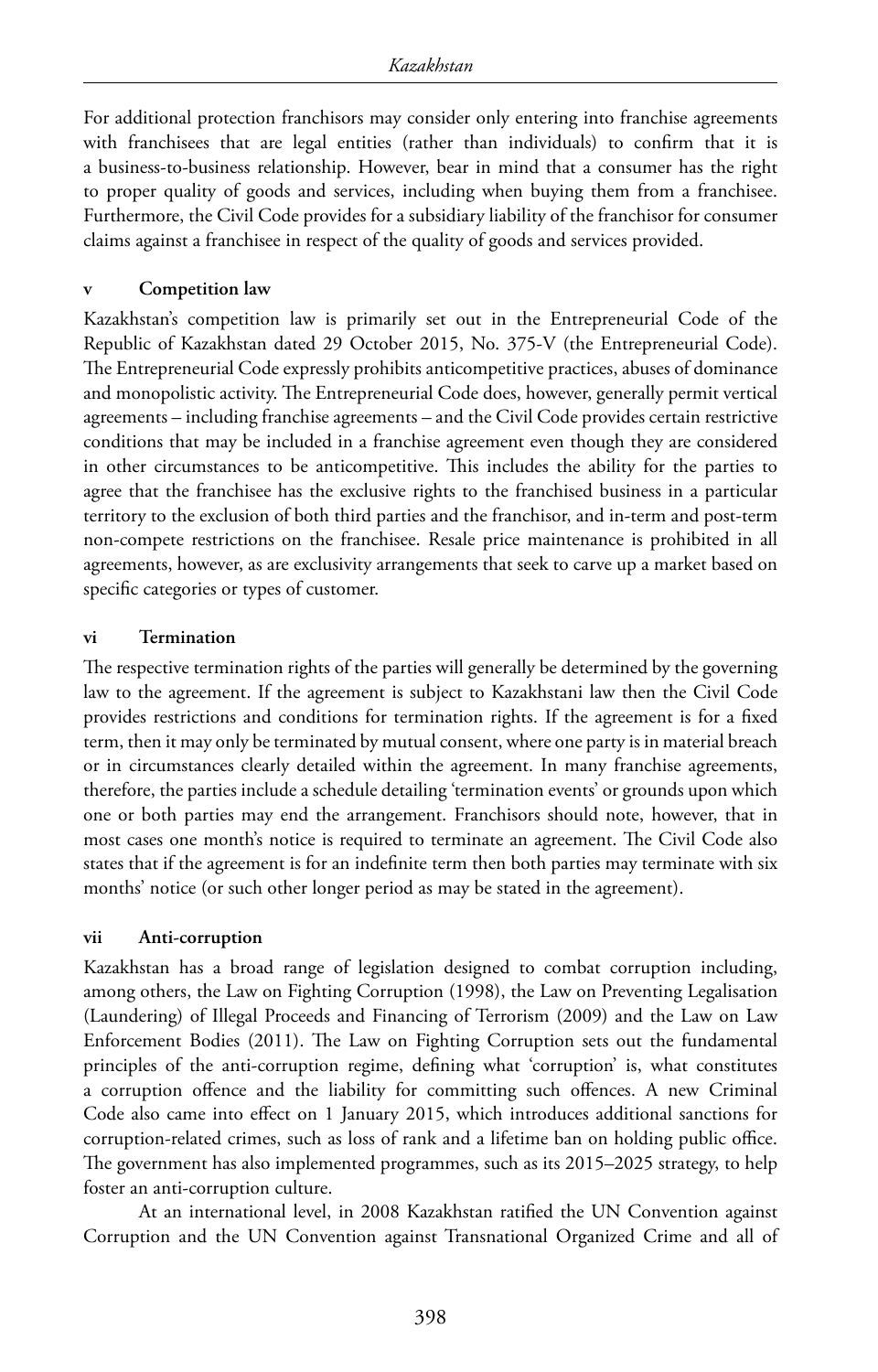its protocols. The ratification of these significant anti-corruption conventions serves to effectively prevent corruption and ensure alignment between national legislation and international principles.

Additionally, Kazakhstan entities, specifically their joint venture partners, suppliers, agents and service provides, are required to comply with the provisions of the US Foreign Corrupt Practices Act (1977) and the UK Bribery Act (2010). Under this legislation, future partners or contractors of US and UK companies must have anti-corruption compliance policies in place. These policies will be thoroughly examined before any contract is concluded. Complex due diligence is undertaken by the US and UK companies to ensure they do not assist in any corruption, and such an examination is a key aspect of this process. Therefore, both of these foreign laws contribute to efforts to reduce the prevalence of corruption in Kazakhstan.

#### **ix Dispute resolution**

Kazakhstan legislation does not require a particular dispute resolution forum to be used, so the parties may agree on the resolution method that will apply to disputes arising in relation to the franchise agreement.

Arbitration, mediation and other forms of alternative dispute resolution (ADR)are used in Kazakhstan to varying effect. Arbitration is the most commonly used ADR method, whether through the Kazakhstani International Arbitrage (KIA) or other arbitral regimes. The KIA may be selected as a dispute forum if at least one party is a non-resident of the Republic of Kazakhstan and the parties have agreed in the franchise agreement – by way of an arbitration clause – that the KIA will have jurisdiction.<sup>12</sup> Mediation is available in Kazakhstan, and is offered as a resolution forum by the KIA, although it is not currently as popular as arbitration or litigation.

Kazakhstan is a signatory to a number of international treaties providing for or relating to the enforcement of foreign court judgments and arbitral awards, including:

- *a* the New York Convention on the Recognition and Enforcement of Foreign Arbitral Awards, 1958;
- *b* the European Convention on International Commercial Arbitration (Geneva, 1961);
- *c* the Agreement on the Procedure for Settling Disputes Relating to Economic Activities (Kiev, 1992); and
- *d* the Convention on Legal Assistance and Legal Relations in Civil, Family and Criminal Matters (Chisinau, 2002).

A foreign judgment may be filed for enforcement within three years of the date the decision became effective, and will only be enforced by a local court if provided for by Kazakhstani law (very limited grounds are detailed in the Civil Procedure Code, mostly relating to family and marital law) or an international treaty.

The Civil Procedure Code provides that a party in receipt of an arbitral award may apply to a Kazakhstani court for its enforcement if the other party does not perform its obligations voluntarily. The court will review the application within 15 days of receipt and provide notice to the parties of the time and date of the review for the parties' attendance (although attendance is not required). The court may issue an enforcement order that may

<sup>12</sup> KIA Rules of Arbitration, Section 1, Article 1. Accessible at: www.arbitrage.kz/145.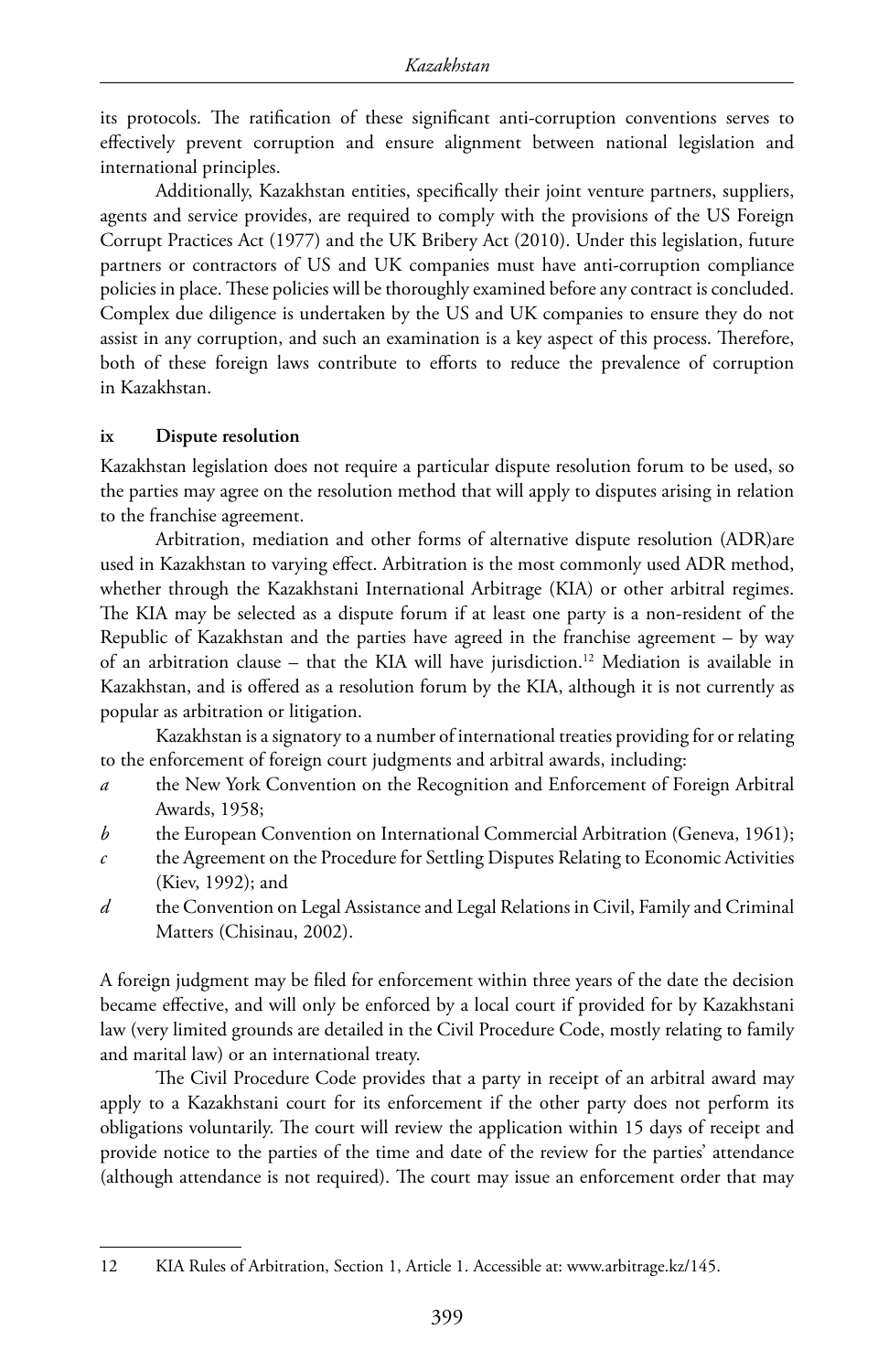be used by the claiming party as the basis for initiating enforcement proceedings. The Civil Procedure Code and the Kazakhstan arbitration legislation set out the circumstances in which a court may refuse to enforce an arbitral award, which reproduce the grounds for refusal detailed in the New York Convention.

#### **VII CURRENT DEVELOPMENTS**

Although franchising in Kazakhstan is still relatively new compared with other jurisdictions, its popularity as a route to market for foreign brands continues to grow. The number of foreign brands currently franchising in Kazakhstan is close to 500, estimated to equate to over 3,000 franchising outlets generating an annual turnover of US\$1.2 billion. Those 500 are expected to rise to 550 by 2022.

The rapidly developing infrastructure of retail outlets – in particular new shopping malls and hypermarkets – is one key element of this growth, as it opens up opportunities for franchisors to target more easily large groups of consumers in one space, particularly those with mid-market and premium brands that require quality retail space. Several new hypermarkets have opened in Almaty and Astana over the past few years and this scale of development looks likely to be repeated in other major cities, with 550,000 additional square metres of retail space anticipated by 2017. Recent challenges for Kazakhstan include the significant currency depreciation in August 2016 triggered by China's economic slowdown, which resulted in higher inflation and living costs and a decrease in consumer confidence. With increased government support for business development and an improving regulatory environment, including stronger intellectual property protection, Kazakhstan looks set to remain an attractive prospect to foreign and domestic franchisors.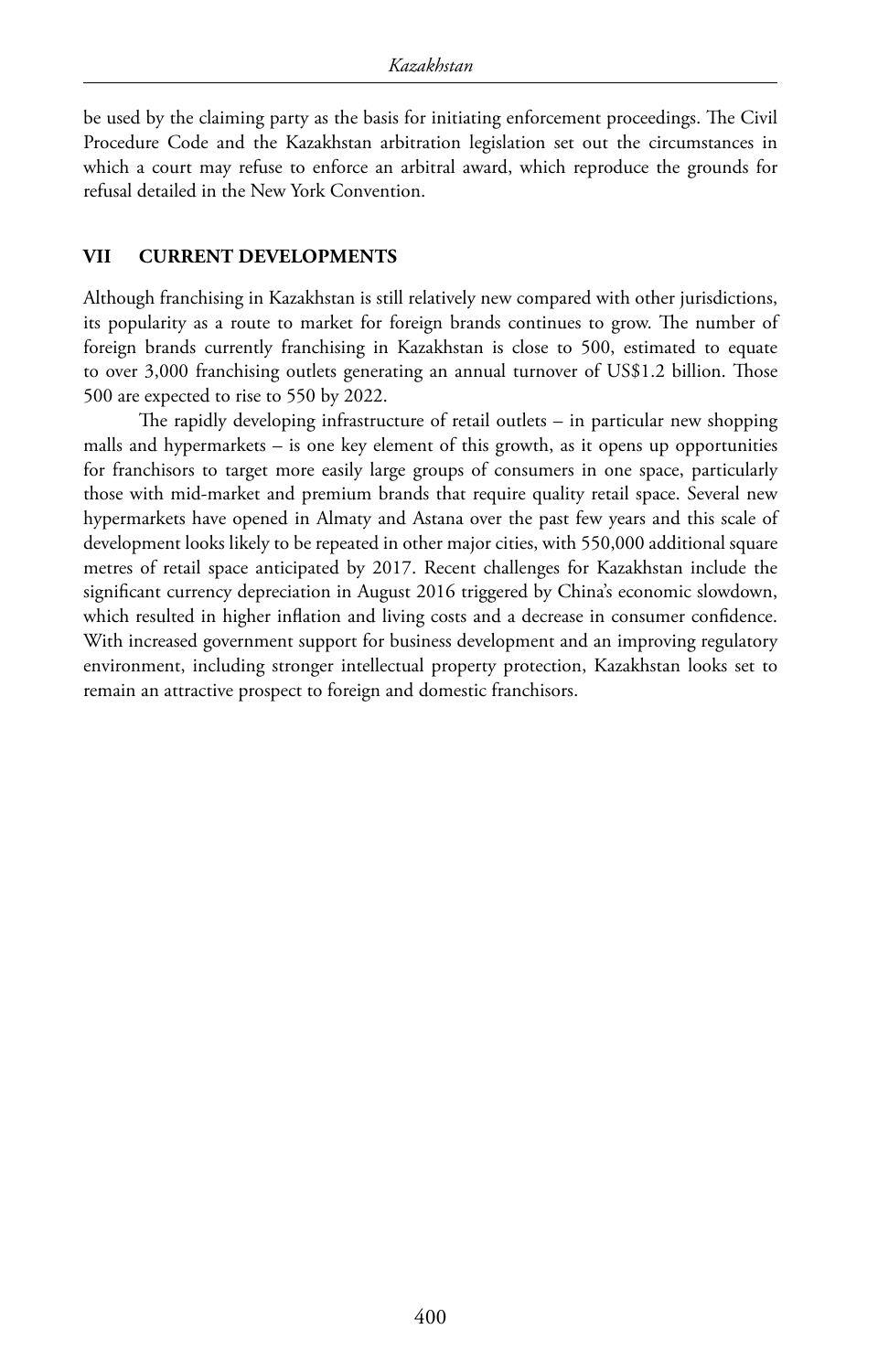## **Appendix 1**

# ABOUT THE AUTHORS

#### **NICK GREEN**

*Bird & Bird LLP* Nick is an associate in the commercial group, based in London.

He advises on a range of commercial contracts focusing on the food and beverage, retail, education and technology sectors. Nick has worked with UK and international clients on a wide range of commercial areas, with a particular focus on advising, drafting and negotiating franchising, licensing and distribution agreements and other hybrid growth strategies. He regularly works with lawyers in other jurisdictions to ensure agreements and structures comply with local regulations.

Nick's recent project experience includes working as part of a team providing drafting and strategic legal support to a major US restaurant brand on the sale of its UK franchise business, and advising a multinational workspace provider on its international strategy and in-country arrangements.

Nick has published articles in the *International Journal of Franchising Law* and authored chapters in *The Franchise Law Review* on Africa and Kazakhstan.

#### **BIRD & BIRD**

Bird & Bird LLP 12 New Fetter Lane London EC4A 1JP United Kingdom Tel: +44 20 7415 6000 Fax: +44 20 7415 6111 nick.green@twobirds.com www.twobirds.com